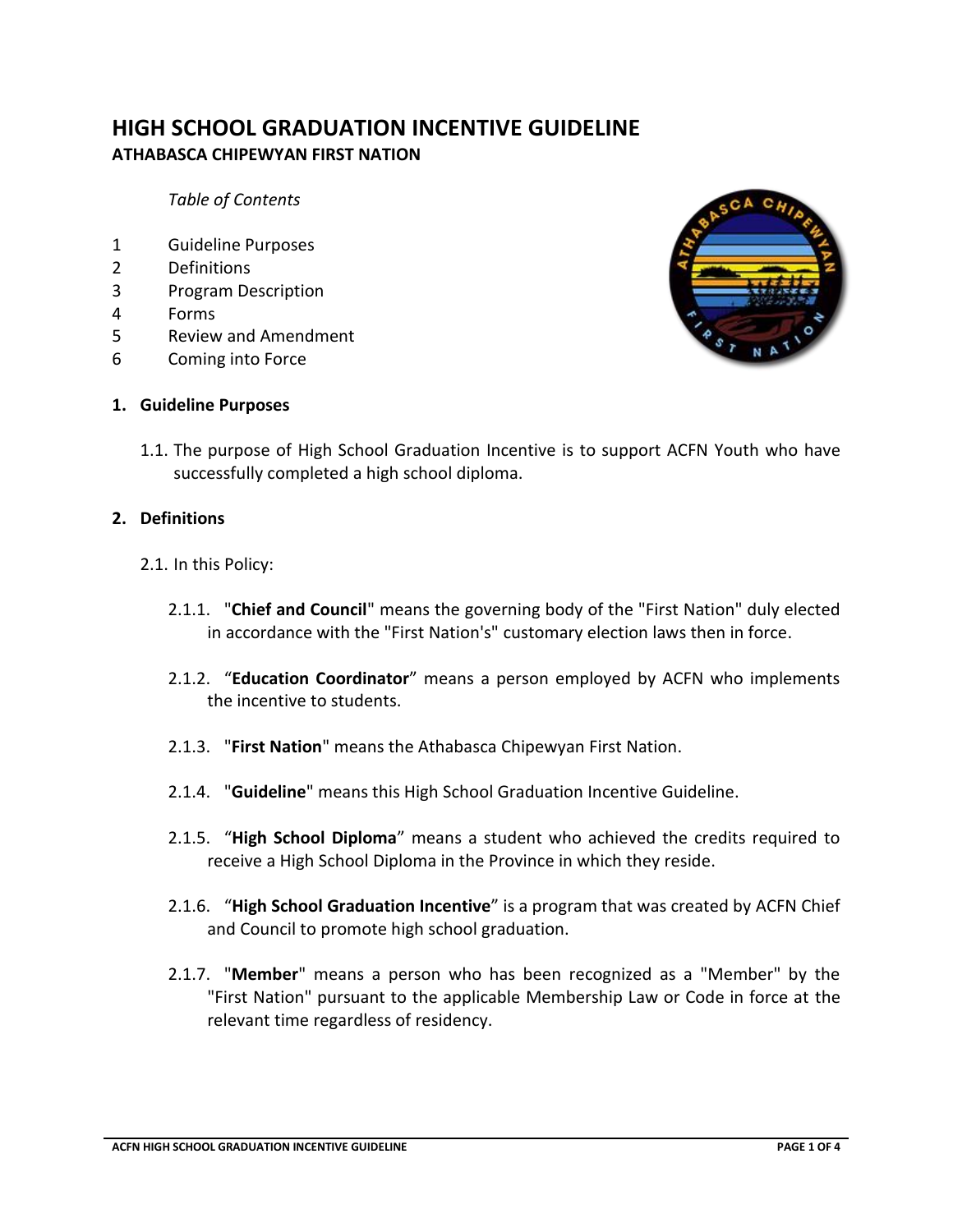## **3. Program Description/Guidelines**

- 3.1. A student who has completed their high school diploma will notify ACFN's Education Coordinator.
- 3.2. The student will complete the *High School Graduation Incentive* application form, the direct deposit information, and submit a copy of their diploma.
	- 3.2.1. If the student does not have a bank account, then the banking information of their legal guardian should be provided.
- 3.3. The student will be provided a one-time High school graduation incentive of \$1000.00.

## **4. Forms**

- 4.1. Qualified Individuals must complete:
	- 4.1.1. High School Graduation Incentive Application Form

#### **5. Review and Amendment**

5.1. This guideline may be reviewed, amended, or discontinued by the Chief and Council at any time without notice to members.

### **6. Coming into Force**

6.1. This guideline is approved by the Chief and Council and effective as per motion passed at the ACFN Chief and Council Meeting May 19, 2022.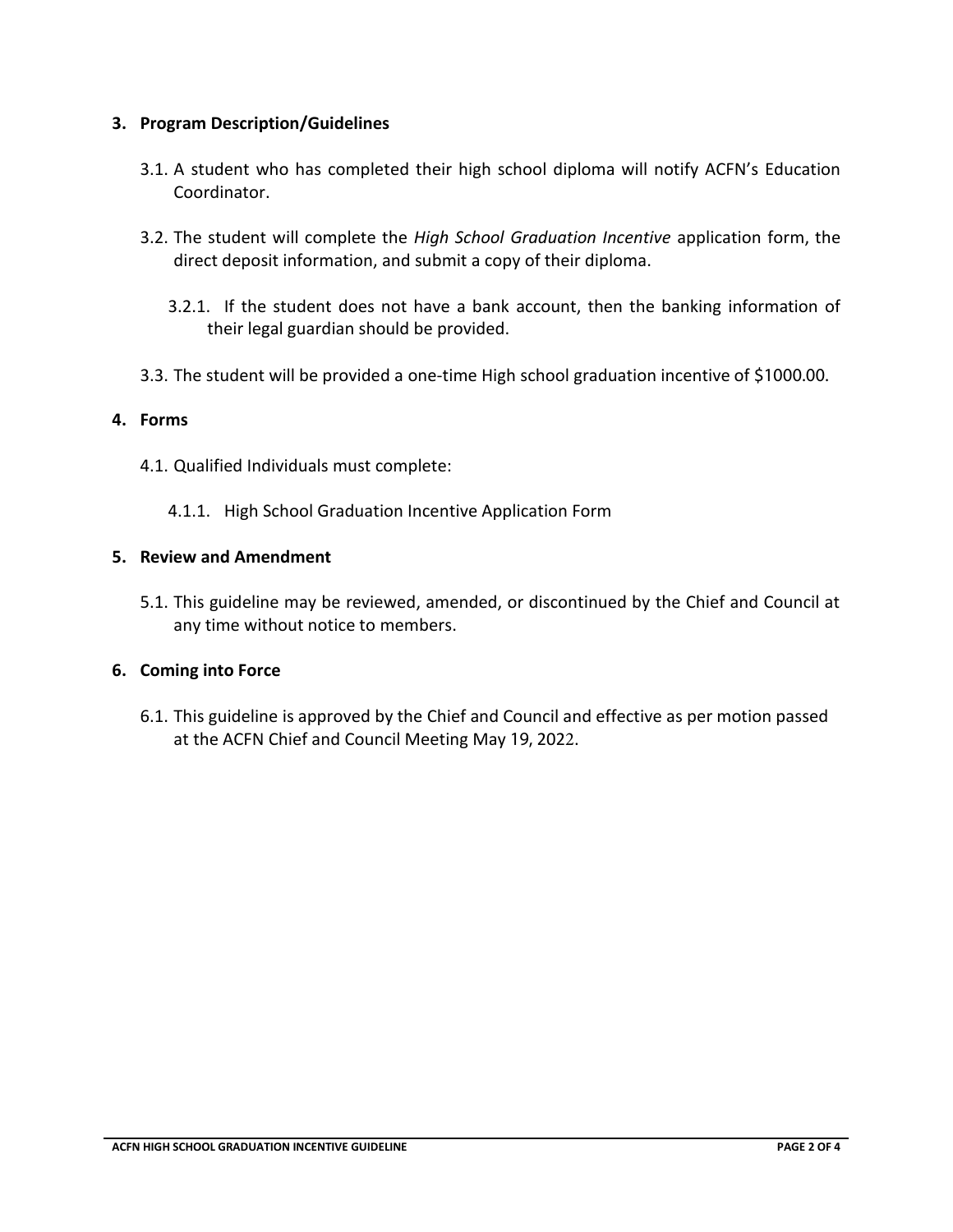

**High School Graduation Incentive Application Form ATHABASCA CHIPEWYAN FIRST NATION**

I \_\_\_\_\_\_\_\_\_\_\_\_\_\_\_\_\_\_\_\_\_\_\_\_\_\_\_\_\_\_\_\_\_\_\_\_\_\_ am a member of the Athabasca Chipewyan

\_\_\_\_\_\_\_\_\_\_\_\_\_\_\_\_\_\_\_\_\_\_\_\_\_\_\_\_\_\_\_\_\_\_\_\_\_\_\_\_\_\_\_\_\_\_\_\_\_\_\_\_\_\_\_\_\_\_\_\_\_\_\_\_\_\_\_\_\_\_\_\_\_\_\_\_\_\_

\_\_\_\_\_\_\_\_\_\_\_\_\_\_\_\_\_\_\_\_\_\_\_\_\_\_\_\_\_\_\_\_\_\_\_\_\_\_\_\_\_\_\_\_\_\_\_\_\_\_\_\_\_\_\_\_\_\_\_\_\_\_\_\_\_\_\_\_\_\_\_\_\_\_\_\_\_\_

\_\_\_\_\_\_\_\_\_\_\_\_\_\_\_\_\_\_\_\_\_\_\_\_\_\_\_\_\_\_\_\_\_\_\_\_\_\_\_\_\_\_\_\_\_\_\_\_\_\_\_\_\_\_\_\_\_\_\_\_\_\_\_\_\_\_\_\_\_\_\_\_\_\_\_\_\_\_

\_\_\_\_\_\_\_\_\_\_\_\_\_\_\_\_\_\_\_\_\_\_\_\_\_\_\_\_\_\_\_\_\_\_\_\_\_\_\_\_\_\_\_\_\_\_\_\_\_\_\_\_\_\_\_\_\_\_\_\_\_\_\_\_\_\_\_\_\_\_\_\_\_\_\_\_\_\_

\_\_\_\_\_\_\_\_\_\_\_\_\_\_\_\_\_\_\_\_\_\_\_\_\_\_\_\_\_\_\_\_\_\_\_\_\_\_\_\_\_\_\_\_\_\_\_\_\_\_\_\_\_\_\_\_\_\_\_\_\_\_\_\_\_\_\_\_\_\_\_\_\_\_\_\_\_\_

\_\_\_\_\_\_\_\_\_\_\_\_\_\_\_\_\_\_\_\_\_\_\_\_\_\_\_\_\_\_\_\_\_\_\_\_\_\_\_\_\_\_\_\_\_\_\_\_\_\_\_\_\_\_\_\_\_\_\_\_\_\_\_\_\_\_\_\_\_\_\_\_\_\_\_\_\_\_

\_\_\_\_\_\_\_\_\_\_\_\_\_\_\_\_\_\_\_\_\_\_\_\_\_\_\_\_\_\_\_\_\_\_\_\_\_\_\_\_\_\_\_\_\_\_\_\_\_\_\_\_\_\_\_\_\_\_\_\_\_\_\_\_\_\_\_\_\_\_\_\_\_\_\_\_\_\_

\_\_\_\_\_\_\_\_\_\_\_\_\_\_\_\_\_\_\_\_\_\_\_\_\_\_\_\_\_\_\_\_\_\_\_\_\_\_\_\_\_\_\_\_\_\_\_\_\_\_\_\_\_\_\_\_\_\_\_\_\_\_\_\_\_\_\_\_\_\_\_\_\_\_\_\_\_\_

First Nation and have completed my high school diploma.

Please describe your long term career plan:

Now that you have graduated are you planning on furthering your education?

**Supporting Documentation Required**

\_\_\_\_\_\_\_\_\_\_\_\_\_\_\_\_\_\_\_\_\_\_\_\_\_\_\_\_\_\_\_\_\_\_\_\_

\_\_\_\_\_\_\_\_\_\_\_\_\_\_\_\_\_\_\_\_\_\_\_\_\_\_\_\_\_\_\_\_\_\_\_\_

- High School Diploma
- Direct Deposit Info

Signature

Date